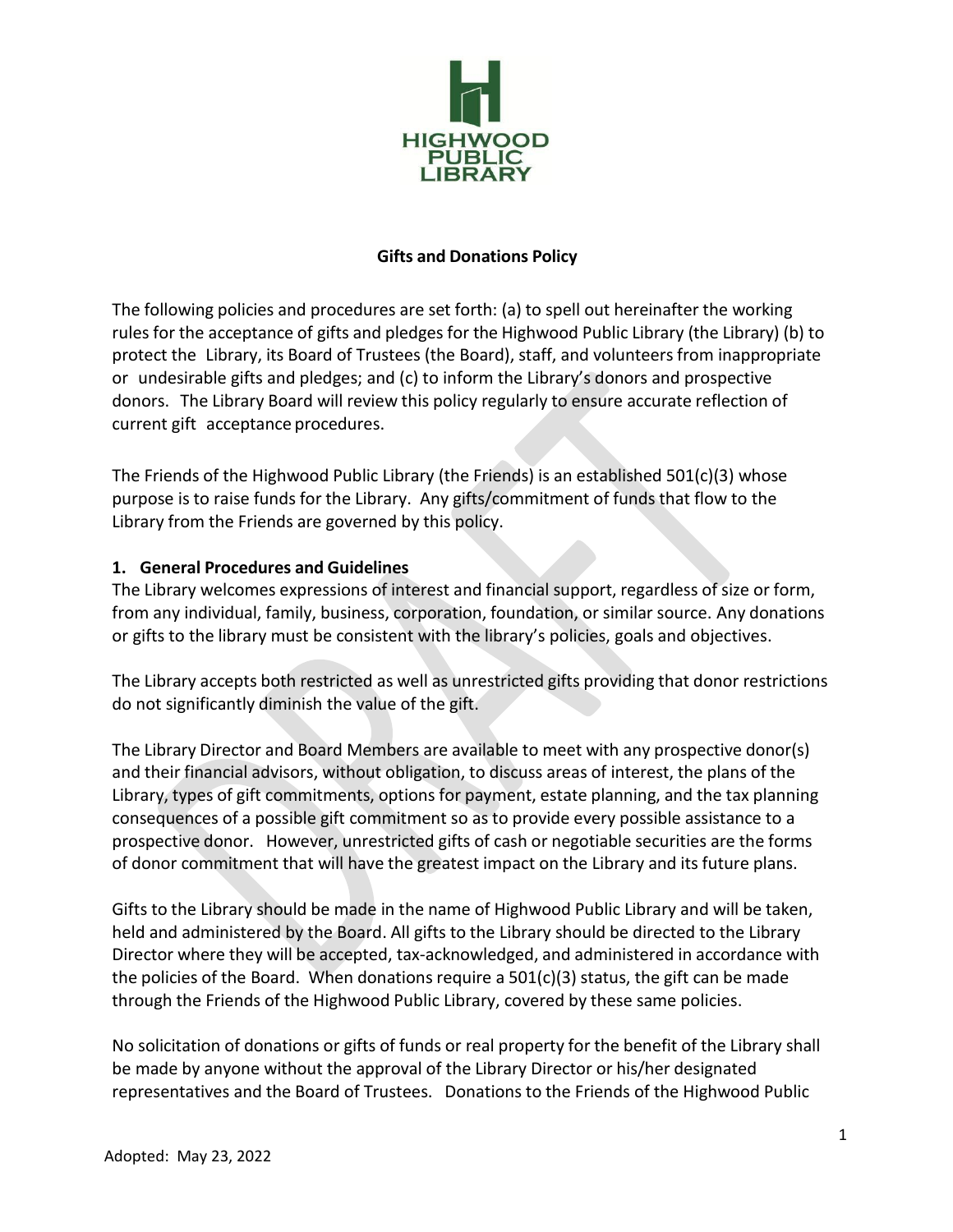

Library will always be approved by the Director following the guidelines of this policy.

Commitments to the Library and/or payment of same may take the form of one, or a combination, of the following:

- Cash
- Multi-year pledges
- Appreciated securities or other personal assets
- Deferred or planned gifts including: trusts; annuities; insurance policies; gifts of residence with or without a retained life interest; and bequest intentions
- Other forms as approved by the Library Director

Requests by donors for anonymity will be honored.

The Board, and/or the Library Director reserve the right to accept (or, in cases where absolutely necessary, to decline) any commitment that is offered to them. They also reserve the right to determine how any commitment will be credited and/or how such commitments will be recognized.

#### **2. Pledges**

Pledges should be made in writing and should commit to a specific dollar amount that will be paid according to a fixed time schedule. The recommended maximum pledge period is three years.

#### **3. Planned Giving**

The Library Director or designate shall have authority to sign planned giving agreements on behalf of the Library. Any agreement that does not meet the requirements of the current guidelines shall require the approval of the Board. The Library will use the accepted IRS formula (and accounting rules) for determining present value of future planned gifts.

## **4. Matching Gifts**

A donor whose gift is matched by his/her company will be recognized for the total amount of his/her individual gift plus the matching portion on their gift record. They will receive recognition for the amount of their personal gift and they will receive the recognition associated with the matching gift for the total amount.

#### **5. Gift Reporting**

All gifts and pledges that fall under the basic principles listed above will be reported to all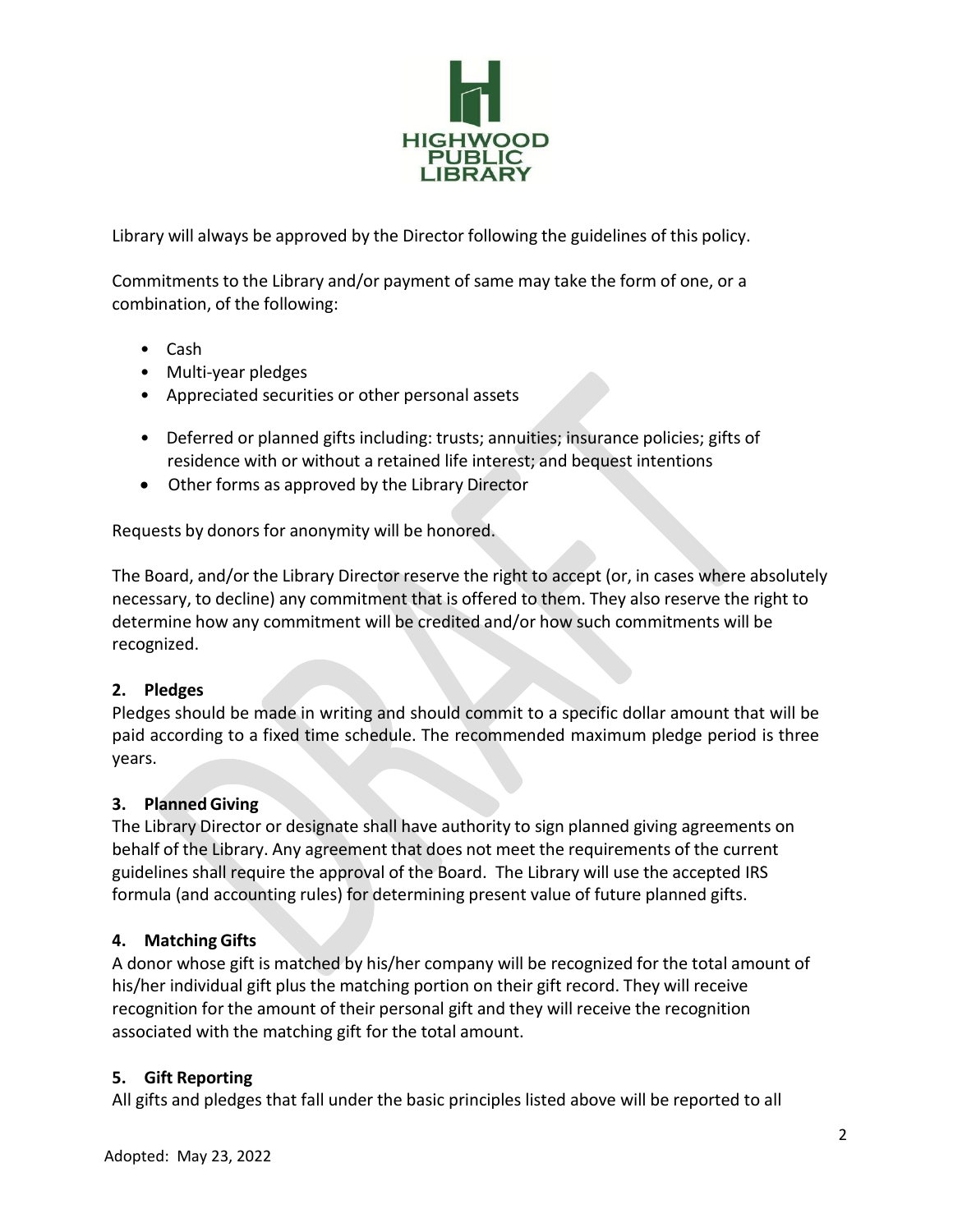

internal and external constituencies of the Library on an on-going basis according to the gift acceptance policies herein.

# **6. Tangible Personal Property**

Outright gifts of tangible personal property for which donors qualify for a charitable gift deduction under current IRS rules will be credited, recognized and/or commemorated at the appraised value of the property at the time it is transferred to the Library, less any encumbrances, so long as the property has been held by the donor for more than one year. If the donor has held the property for less than one year it will be reported, credited, and recognized at the level of the original cost basis. Appraisals shall be done at the expense of the donor. Gifts of personal property (jewelry, paintings, antiques, rare books, etc.) exceeding \$5,000 in value shall be reported at the fair market value placed on them by an independent, expert appraiser at the time the donor relinquished control in favor of the Library. Appraisals shall be done at the expense of the donor. Gifts of \$5,000 and under may be reported at the value declared by the donor or a qualified expert.

## **7. Expenses Associated with Gifts**

Generally, the Library's acceptance of gifts cannot involve significant additional expense for their present or future use, display, maintenance, or administration. All gifts that will, or may, require expenditure of funds either at the time of the gift or at some future date (e.g., nonperforming assets gifted to fund a charitable trust or charitable gift annuity, bargain sales, or outright gifts such as real estate that may impose present obligations on the Library) shall require the approval of the Board. Unless otherwise funded by the donor or authorized by the Board, the Library will seek to liquidate such assets. The Library reserves the right to dispose of donations in the future without notification to donors.

## **8. Bequests**

Bequest intentions, commitments of unpaid insurance policies, and other revocable deferred gifts will be recorded as "future" expectancies of the Library. These will be valued as established in writing by the donor through a bequest intention form, a deferred pledge agreement, a contract to make a will, a letter, or a copy of the appropriate section of the will, insurance, trust document, etc. Such revocable gift commitments will be reported, credited and recognized, subject to the donor's specific request and intent, only when the funds are irrevocably committed to the Library or when the gift matures.

## **9. Named Endowment Funds**

For the purposes of this policy statement, "endowment fund" shall refer to any fund, or any part thereof, not wholly expendable by the Library on a current basis under the terms of the applicable gift instrument. Endowment gifts may be used to establish a special endowment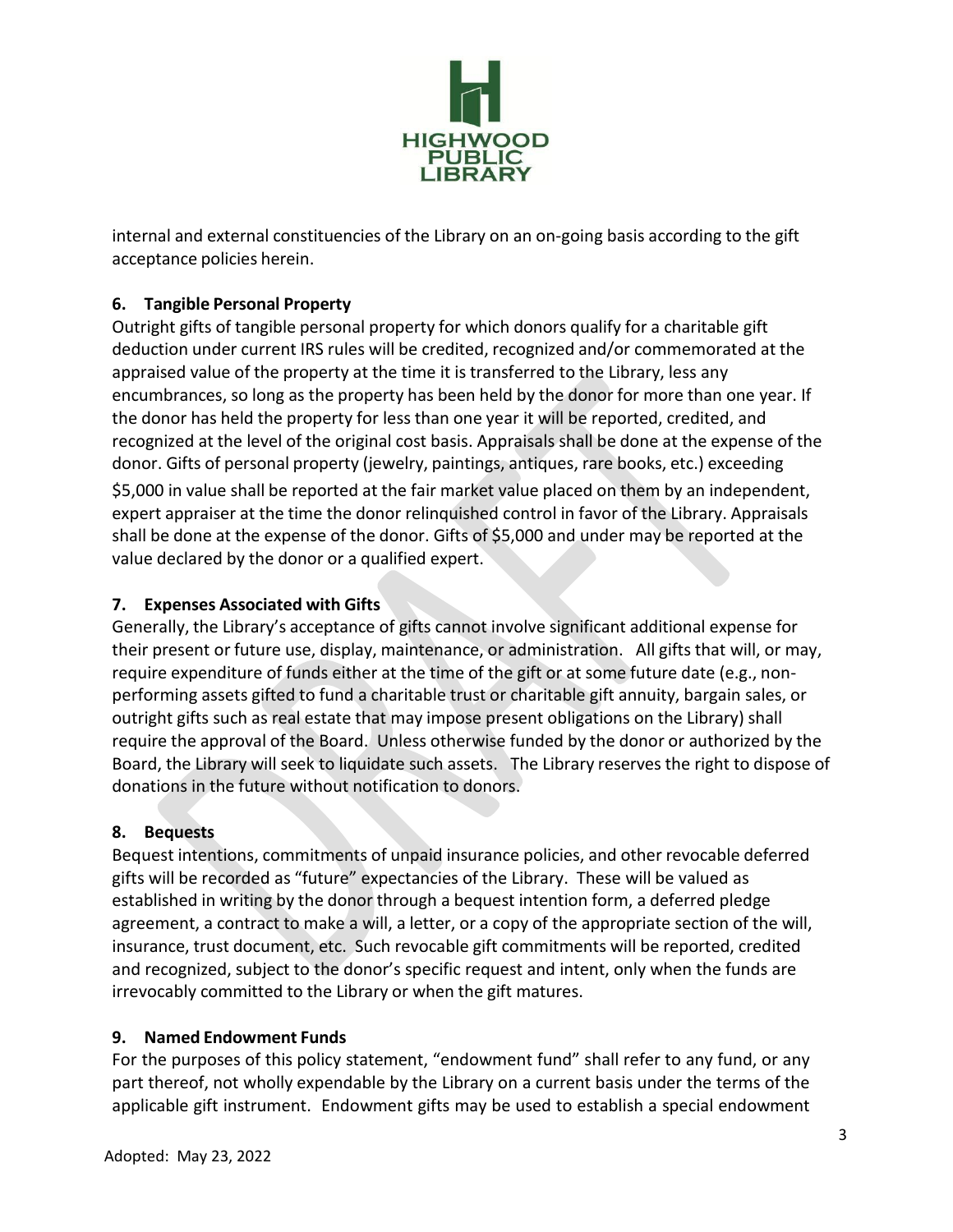

fund or may be added to an existing endowment fund.

The minimum dollar requirement for a named endowment fund is \$50,000. When establishing an endowed fund, an Endowed Fund Agreement should be used to specify the name of the donor(s) and the amount of the gift, the name of the fund and the donor's purpose for use of the earnings. This Agreement is dated and executed with the signature of the Library Director or his/her designate and the donor(s) or their approved designates.

In designating an endowment gift for a specific purpose, the donor is encouraged: (a) to describe that purpose as broadly as possible and (b) to avoid detailed limitations and restrictions. In the event the specific purpose is no longer applicable, the Library will apply the funds in a manner consistent with donor intentions and the Library mission.

The Library reserves the right to review the minimum amounts required for named endowments periodically and to amend the minimum amount required so as to ensure that endowment proceeds are sufficient to fund the intended purpose(s) of the endowment. If, and when the Library acts to increase the minimum amount required to establish a particular named endowment fund, such action shall not be retroactive to funds already established and named.

## **10. Books or Library Materials**

Books or other library materials purchased by the donor for presentation to the library will be gratefully accepted provided they meet the library's selection policies and procedures and, in the opinion of the professional staff, they enhance the value of the library's collections.

Donated books are evaluated according to the same criteria that are applied to purchased materials. Donated materials which have not undergone the library's selection process will be disposed of at the discretion of the library. Books not added to the library's collection may be sold at the Friends of the Highwood Public Library's ongoing book sale. Used materials, donated specifically for the Friends of the Highwood Public Library book sale, must meet the criteria established in this policy. The library reserves the right to refuse to accept any materials, which would merely create a disposal problem.

The library is most interested in the following types of materials for inclusion in its collections or for offering to the Friends of the Highwood Public Library for possible resale:

- Hardbound current novels for recreational reading
- Non-fiction books with current information
- Biographies and autobiographies
- Children's books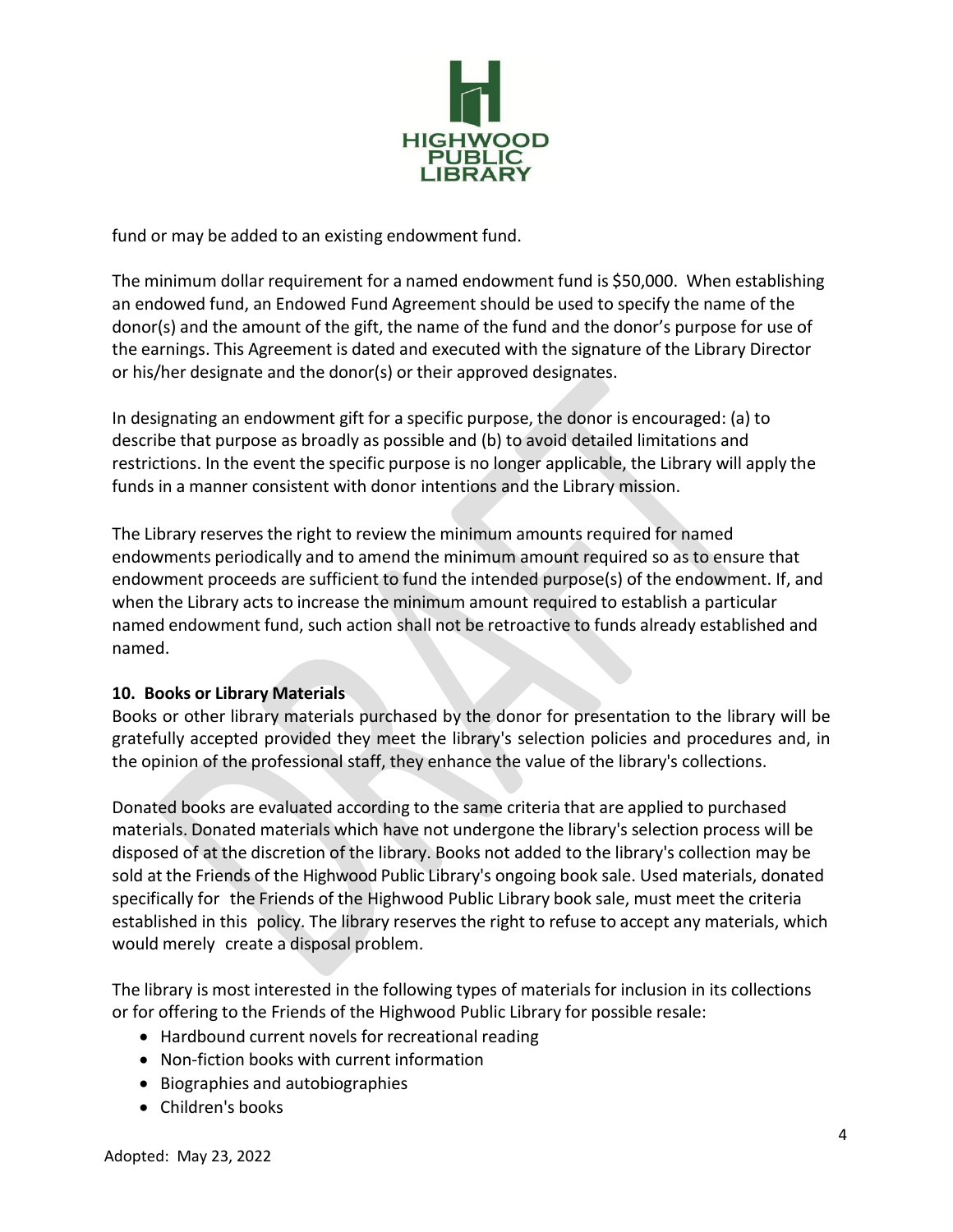

- Paperback books
- Books of local interest
- Media material: books on tape, videos, DVD's, audiotapes, CD-ROM, puzzles, etc.

Books and periodicals that **we cannot** use or even accept as they present a disposal problem:

- Outdated informational books (e.g. technological, tax, investment, medical, educational, legal, etc.)
- Outdated textbooks or encyclopedias
- Reader's Digest abridged or condensed books
- Books that are grimy, musty, moldy or mildewed
- Books with torn pages or missing covers, or that are written in
- Books with editorial comments either written or typed in them
- Most periodicals, especially National Geographic
- Puzzles with missing pieces

## **11. Furnishing, Equipment, and Other**

All donations (of furnishings, equipment, and materials, etc.) become the sole property of the library. No gifts of this nature are accepted unless freely given to the Library without restriction to be used as the library sees fit. The decision as to the acceptance of furnishings and equipment shall be made by the Library Director. Among the criteria on which the decision shall be based are need, space, impact on staff time, and expense and frequency of maintenance.

The decision as to the acceptance and location of gifts of landscaping items shall be made by the Library Board of Trustees on the advice of the Library Director. The major criterion on which the decision shall be based is the appropriateness and consistency of the proffered gifts to the library's Landscape Master Plan.

The decision as to the acceptance and location of gifts of exterior or interior ornamentation, sculpture and signage shall be made by Library Board of Trustees on the advice of the Library Director.

## **12. Naming Rights**

The Board of Trustees shall consider recognition of those whose generosity advances the mission of the Library, furthers the capacity of the Library to meet its goal to serve the library community, and/or enhances the reputation of the Library. While the Board of Trustees is grateful for and encourages donations from all individuals, businesses and organizations, the Board has the right to decline any gift to the Library and/or reject naming proposals. Naming rights will normally remain in place no longer than twenty (20) years. The Board reserves the right to terminate or alter a naming designation in any circumstance.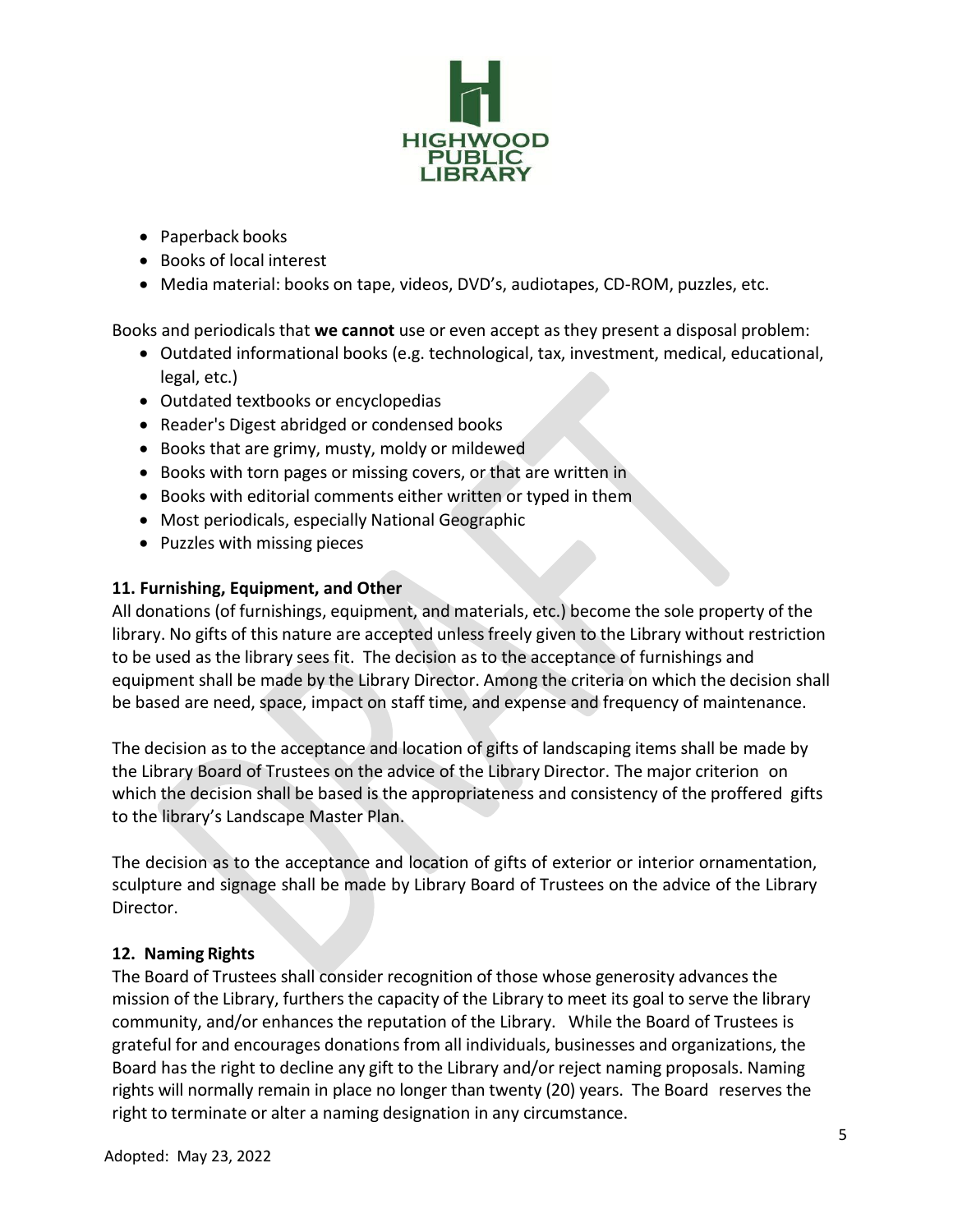

Indoor spaces may be eligible for naming rights. Examples are reading rooms, classrooms, boardrooms, galleries, lounges. Naming and signage shall be approved by the Board of Trustees. Signage for named spaces shall be prominent and readily identifiable. Lettering shall be scaled appropriate to the aesthetics of the room or area so named. All references to the named area in promotional materials, directional signage, and library documents shall include the name of the individual, family, or corporation.

Outdoor spaces may be eligible for naming rights. Examples are buildings, courtyards, gardens, etc. Naming and signage shall be approved by the Board of Trustees. Signage for named spaces shall be prominent and readily identifiable. Lettering shall be scaled appropriate to the aesthetics of the space. All references to the named area in promotional materials, directional signage, and library documents shall include the name of the individual, family, or corporation.

#### **13. Capital Campaign Donations and Matching Grants**

The Library (in conjunction with the Friends of the Highwood Public Library as the funding vehicle) may initiate a capital campaign for the purpose of raising funds specifically for a special Library project. The funds raised by the capital campaign shall only be used by the Library for the sole purpose of completing the project as described in the capital campaign.

The Library and/or the Friends of the Highwood Public Library may seek grants for the capital campaign project. The Library/Friends may seek a grant that has a release of funds stipulation which specifies that the funds from the awarded grant are released contingent upon the Library fulfilling its obligation to raise the remaining amount of funds needed to complete the project (herein referred to as a "matching grant"). The terms of the matching grant may require the additional amounts be physically received by the Library/Friends or simply committed to be received by the secured donor of the additional funds.

During the capital campaign, the Library will disclose to potential donors that a matching grant has been awarded and the terms of such grant (as soon as the notification is received from the grantor).

Throughout the campaign, the Library will keep a record of the funds raised to date and share the amount with potential donors upon request. At the end of the capital campaign, the Library will report the status of the final committed funds for the project.

In cases where the terms of the matching grant require that the additional funds from other donors be physically received prior to the release of the matching grant monies, the donor agrees to transfer the committed funds to the Library/Friends' account, to be held in the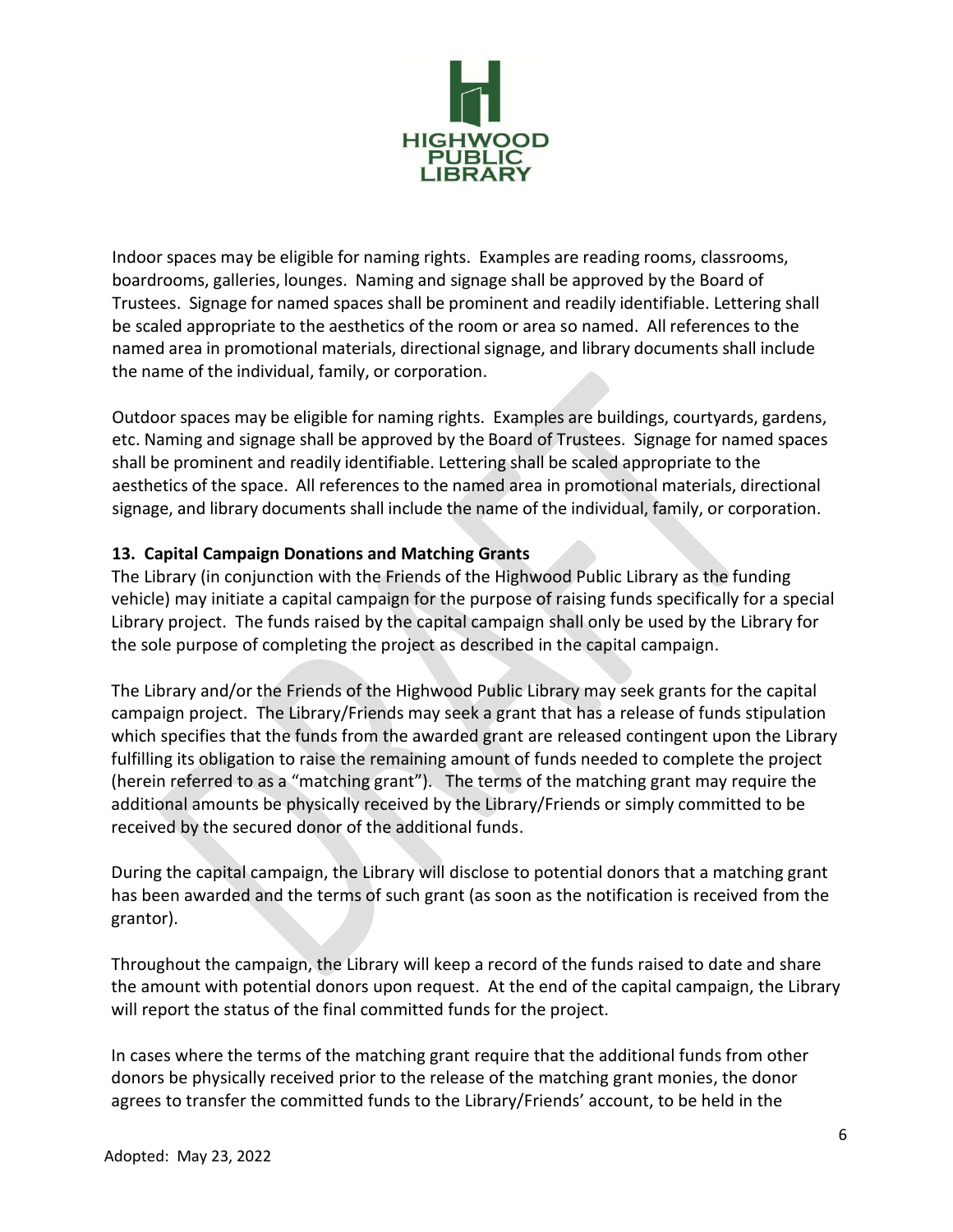

account until the end of the capital campaign.

## **14. Donation Refund for Capital Campaign Awards**

At the end of a capital campaign project that includes a matching grant award, the Library will determine whether the total amount of funds raised from the capital campaign will meet the project budget (or a scaled down version of the budget). If the project budget (or a scaled down version) is not met, the Library will disclose to the donors the status of funds raised. If the project (or a scaled down version) will not be completed, the Library will discuss options with the donor.

If the project (or a scaled down version) cannot be completed due to the inability to collect the matching grant fund(s), and at the donor's written request, any monies deposited to the Library/Friends' account for the capital campaign project will be returned to the donor.

#### **15. Donor Responsibilities**

Although representatives of the Library will provide all appropriate assistance, the ultimate responsibility regarding asset evaluations, tax deductibility, and/or similar federal, state and/or local legal compliance issues rests with the donor(s) and/or with such financial advisors as the donor(s) shall secure. The Library recommends that all donors consult with their legal tax counsel when planning all gifts, especially non-cash gifts or future planned gifts.

The Library will not knowingly seek, nor accept, any commitment regardless of size, designation, or other condition that it believes is not in the potential donor's best interest.

## **16. The Donor Bill of Rights**

In accordance with the standards established by the Association of Fundraising Professionals, the Library adheres to the following donor bill of rights:

## The Donor Bill of Rights

Philanthropy is based on voluntary action for the common good. It is a tradition of giving and sharing that is primary to the quality of life. To ensure that philanthropy merits the respect and trust of the general public, and that donors and prospective donors can have full confidence in the nonprofit organizations and causes they are asked to support, we declare that all donors have these rights:

- To be informed of the organization's mission, of the way the organization intends to use donated resources, and of its capacity to use donations effectively for their intended purposes.
- To be informed of the identity of those serving on the organization's governing board, and to expect the board to exercise prudent judgment in its stewardship responsibilities.